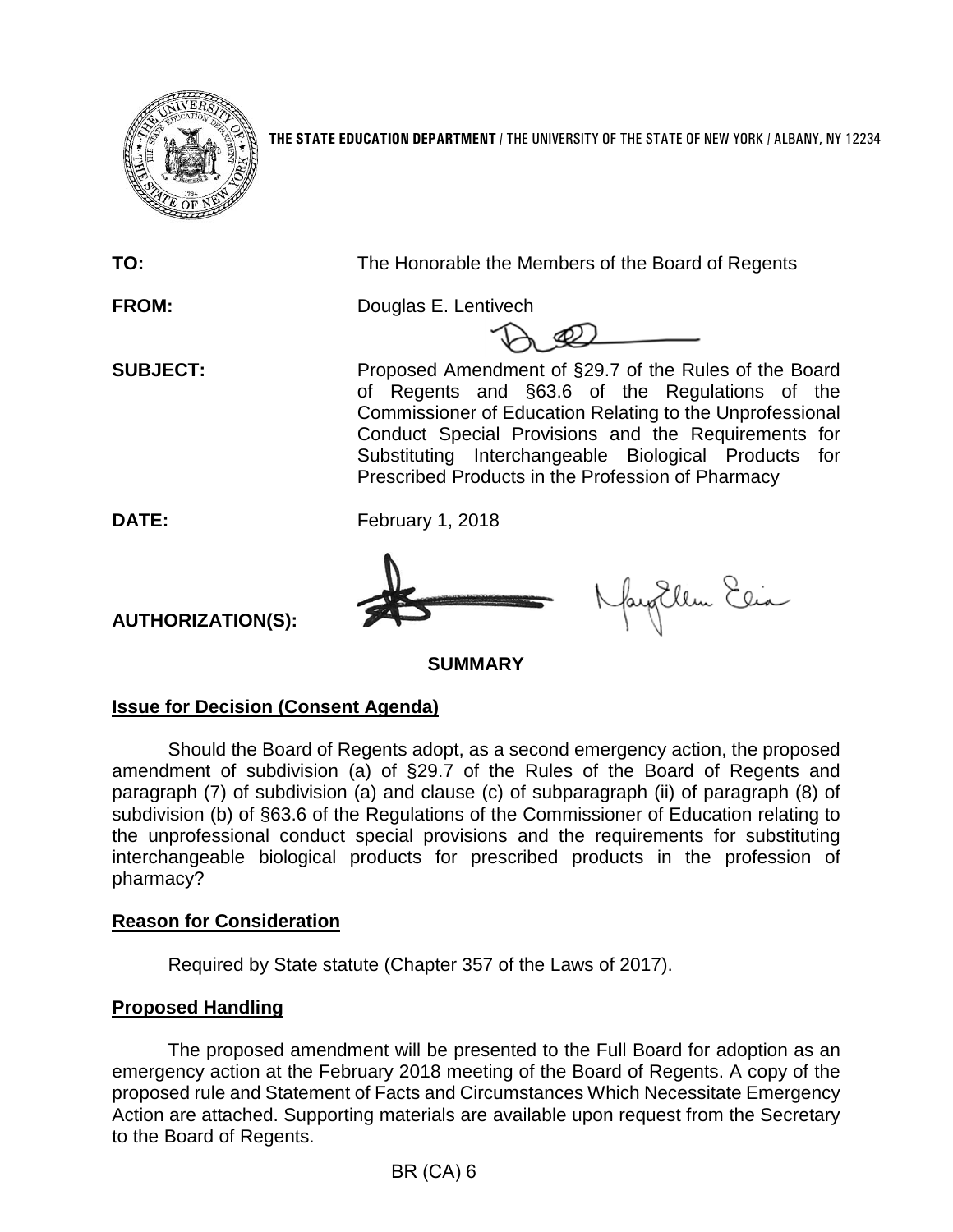#### **Procedural History**

The proposed amendment was presented to the Professional Practice Committee for recommendation and to the Full Board for adoption as an emergency action at the December 2017 meeting of the Board of Regents, effective December 12, 2017. A Notice of Emergency Adoption and Proposed Rule Marking was published in the State Register on December 27, 2017. Because the December emergency rule will expire on March 11, 2018, a second emergency action is necessary to ensure that the emergency rule remains continuously in effect until it can be adopted at the March 12-13, 2018 Regents meeting and take effect as a permanent rule.

### **Background Information**

Chapter 357 of the Laws of 2017 (Chapter 357) amended the Education Law by adding definitions for the terms "biological product" and "interchangeable biological product", effective October 23, 2017. Chapter 357 also amended the Education Law to set forth the conditions under which the substitution of a biological product is required and established the appropriate method of communication by the pharmacist to the prescriber notifying the prescriber of the substitution of the biological product dispensed.

Biological products are regulated by the United States Food and Drug Administration (FDA) and are used to diagnose, prevent, treat and cure diseases. Biological products are generally large complex molecules, produced through biotechnology in living systems such as a microorganism from plant or animal cells, making them more difficult to characterize than small molecule drugs. Currently, there are over 200 biological products approved by the FDA for use, including monoclonal antibodies, vaccines, and proteins. Biological products are used to treat patients with complex chronic disease and/or critically ill patients, including, but not limited to, cancer, heart disease, arthritis, multiple sclerosis, and HIV/AIDS.

Single biological products, already approved by FDA, are called reference products which are the products against which a proposed biosimilar product is compared. Products designated by the FDA as biosimilar are highly similar to and have no clinically meaningful differences from, an existing FDA-approved reference product. Biosimilar products are specifically prescribed by a practitioner and should not be substituted for a reference product.

A biosimilar product may be designated by the FDA as an interchangeable biological if it is biosimilar to the reference product and has proven that it can be expected to produce the same clinical result as the reference product in any given patient. In addition, to be determined to be an interchangeable biological product, it must be shown that for a biological product that is administered more than once to an individual, the risk, in terms of safety or diminished efficacy of alternating or switching between use of the biological product and the reference product, is not greater than the risk of using the reference product without such alternation or switch. An interchangeable product may be substituted for the reference product without the involvement of the prescriber.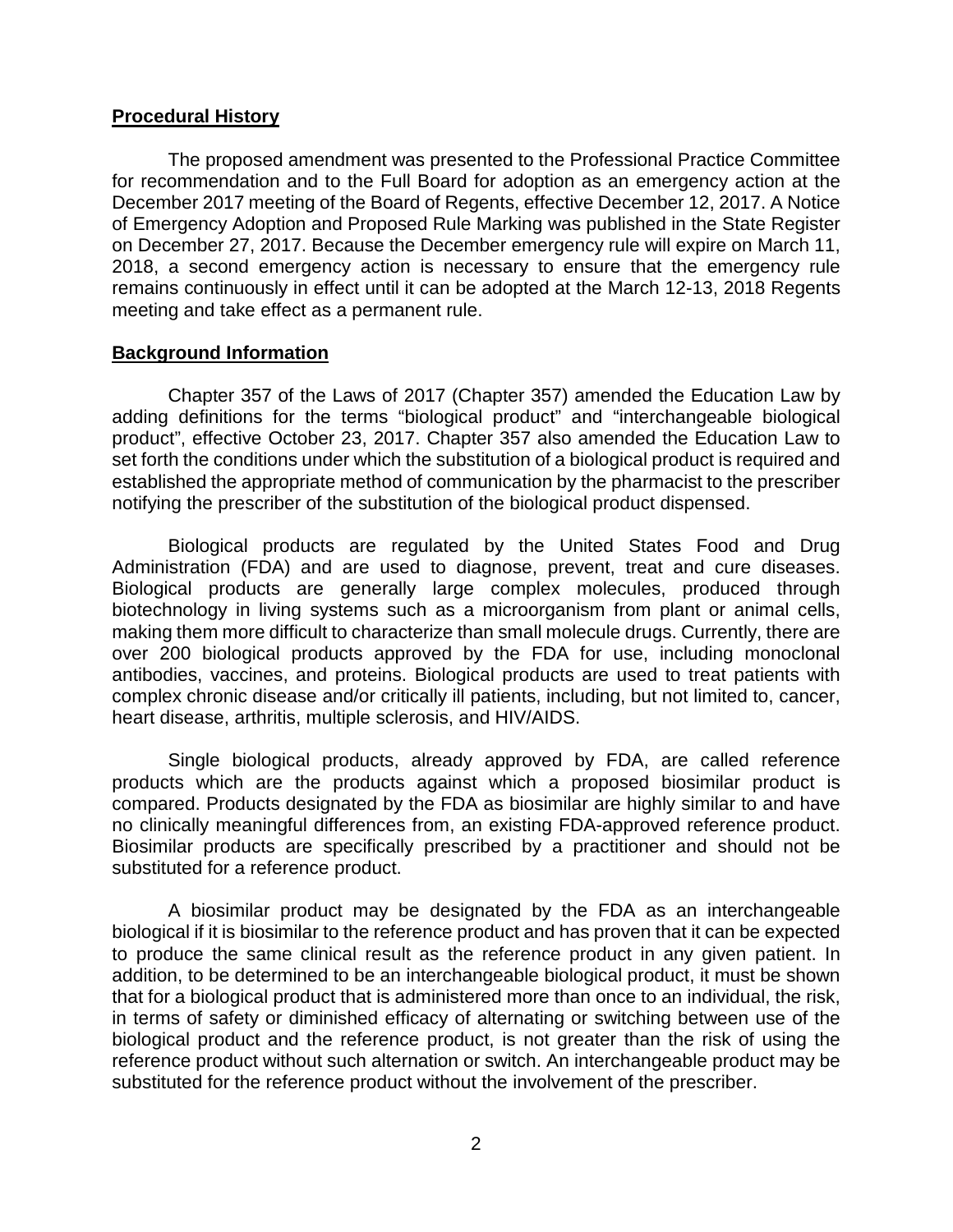Prior to Chapter 357, New York State law permitted and established requirements for the substitution by pharmacists of generic drugs from their branded counterparts but did not allow for the substitution of biological products. Chapter 357 updated the law to reflect the growing market of biological products and allows for the substitution of an FDA designated interchangeable biological product by a pharmacist when not prohibited by the prescriber.

The proposed amendment of subdivision (a) of §29.7 of the Rules of the Board of Regents adds the failure to identify an interchangeable biological product dispensed on a prescription by writing the name of the manufacturer and of the distributor, if different, on the prescription and on the label, except as otherwise provided in Education Law §6816-a(3)(c), to the unprofessional conduct special provisions for the profession of pharmacy. The proposed amendment also prohibits unlicensed persons from making determinations of the therapeutic equivalency as such determinations apply to interchangeable biological product substitution.

The proposed amendment of paragraph (7) of subdivision (a) of §63.6 of the Regulations of the Commissioner of Education provides that a pharmacist may, based upon his or her professional judgment, accept an electronic prescription from a prescriber, to the pharmacy of the patient's choice except when the prescriber inserts an electronic direction to dispense the drug as written, otherwise, the prescriber's electronic signature shall designate approval of substitution by a pharmacist of an interchangeable biological product. The proposed amendment further provides that notwithstanding any other provision of §63.6 or any other law to the contrary, when an interchangeable biological product is not available and the biological product originally prescribed is available and the pharmacist agrees to dispense the prescribed biological product for a price that will not exceed the price that would have been charged for the interchangeable biological substitute had it been available, substitution of an interchangeable biological product will not be required. In addition, the proposed amendment provides that if the interchangeable biological product is not available and a medical emergency exists, then the pharmacist may dispense the prescribed biological product at his or her regular price. The proposed amendment also requires that, in such instances, the pharmacist must record the date, hour and nature of the medical emergency on the back of the prescription and keep a copy of all such prescriptions.

The proposed amendment of clause (c) of subparagraph (ii) of paragraph (8) of subdivision (b) of §63.6 of the Regulations of the Commissioner of Education includes substitutions of interchangeable biological products along with generic substitutions in the off-premise counseling requirements. The proposed amendment clarifies that permitted substitution of an interchangeable biological product is not a change in prescribed therapy and does not require the additional patient notifications and counseling that result from a prescriber approved alternative therapy.

### **Related Regents Items**

December 2017: Proposed Amendment of §29.7 of the Rules of the Board of Regents and §63.6 of the Regulations of the Commissioner of Education Relating to the Unprofessional Conduct Special Provisions and the Requirements for Substituting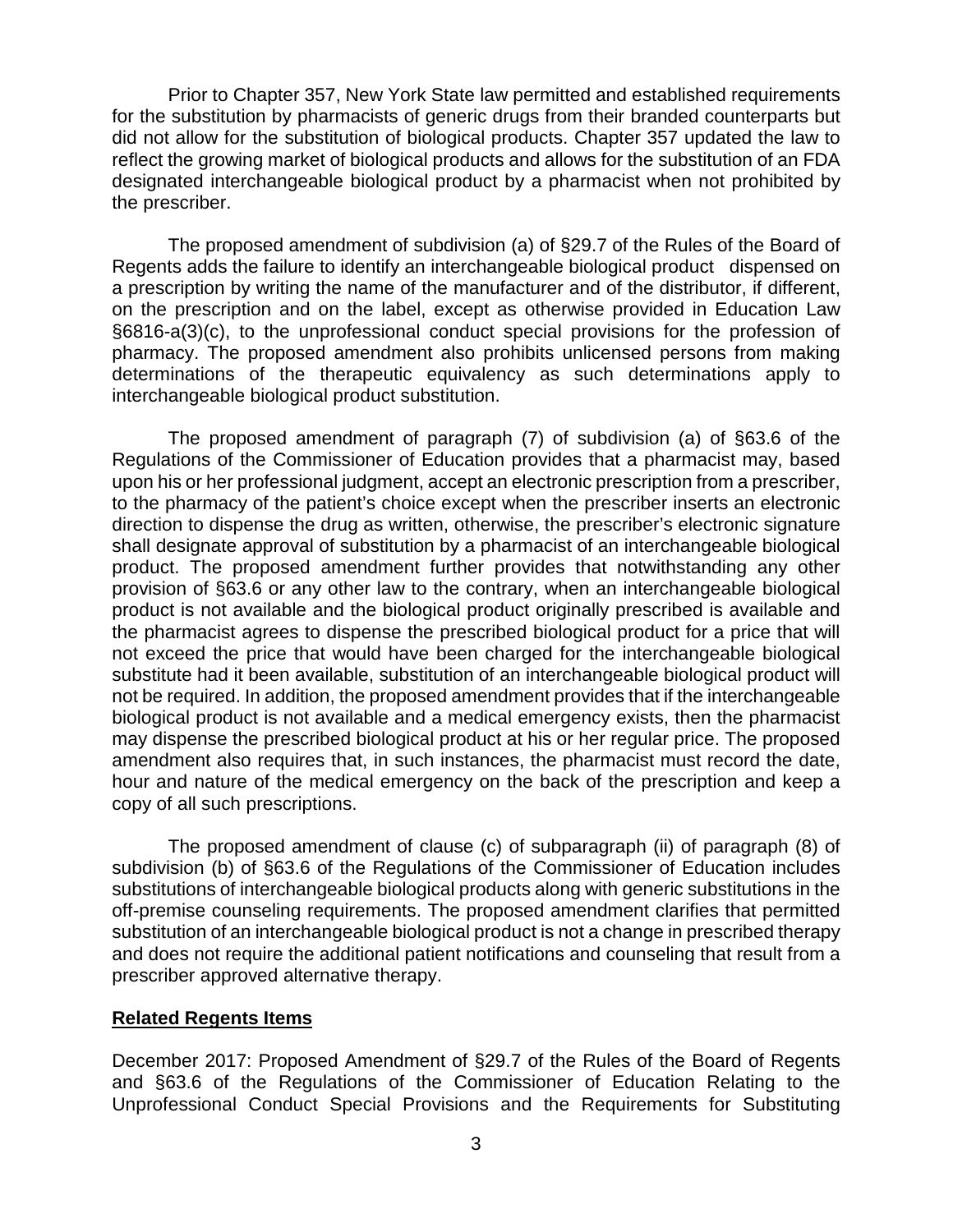Interchangeable Biological Products for Prescribed Products in the Profession of Pharmacy: [November 2017 Regents Item](http://www.regents.nysed.gov/common/regents/files/1217ppca1.pdf) (http://www.regents.nysed.gov/common/regents/files/1217ppca1.pdf)

#### **Recommendation**

It is recommended that the Board of Regents take the following action:

VOTED: That subdivision (a) of §29.7 of the Rules of the Board of Regents and paragraph (7) of subdivision (a) and clause (c) of subparagraph (ii) of paragraph (8) of subdivision (b) of §63.6 of the Regulations of the Commissioner of Education be amended, as submitted, effective March 12, 2018, as an emergency action upon a finding by the Board of Regents that such action is necessary for the preservation of the public health and general welfare in order to timely implement the requirements of Chapter 357 of the Laws of 2017, which defined the terms "biological product" and "interchangeable biological product" and established the requirements for the substitution of a biological product, as well as the appropriate method of communication by the pharmacist to the prescriber notifying the prescriber of the substitution of the biological product dispensed.

#### **Timetable for Implementation**

If adopted at the February 2018 Regents meeting, the emergency rule will take effect on March 12, 2018.

It is further anticipated that the proposed rule will be presented to the Board of Regents for permanent adoption at the March 12-13, 2018 Regents meeting, after publication of the proposed amendment in the State Register and expiration of the 60 day public comment period required under the State Administrative Procedure Act.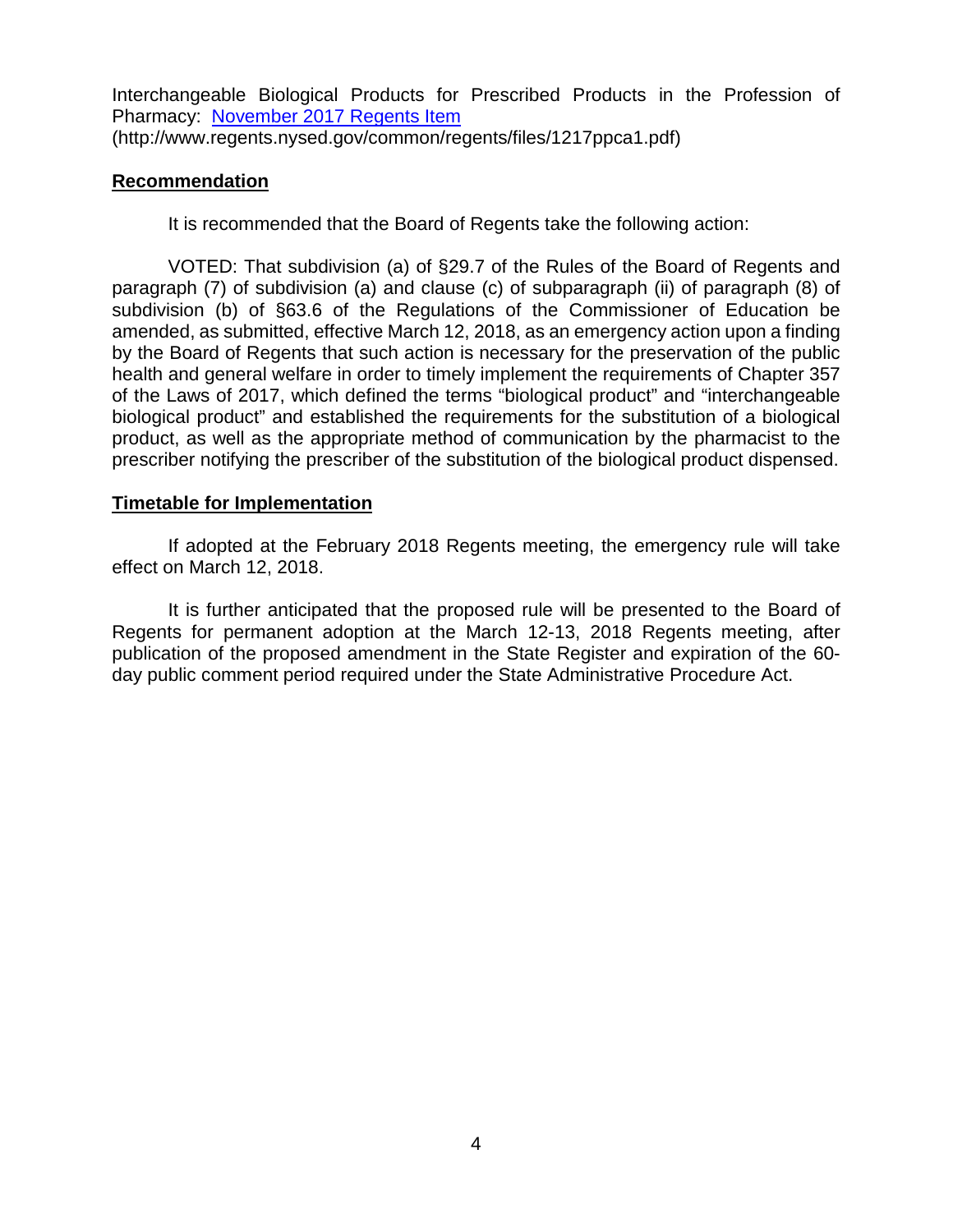# AMENDMENT TO THE RULES OF THE BOARD OF REGENTS AND THE REGULATIONS OF THE COMMISSIONER OF EDUCATION

Pursuant to sections 207, 6504, 6507, 6509, 6802, 6810 and 6816-a of the Education Law and Chapter 357 of the Laws of 2017

1. Subdivision (a) of section 29.7 of the Rules of the Board of Regents is amended, as follows:

(a) The requirements of this section set forth for written prescriptions shall also be applicable to electronic prescriptions, as defined in section 63.6(a)(7)(i)(*a*) of this Title, unless otherwise indicated. For purposes of this section *signature* shall include an electronic signature, as defined in section 63.6(a)(7)(i)(*c*) of this Title, when applicable, and *sign* shall include the affixing of an electronic signature. Unprofessional conduct in the practice of pharmacy shall include all conduct prohibited by sections 29.1 and 29.2 of this Part except as provided in this section, and shall also include the following:

- $(1)$  . . .
- $(2)$  . . .
- $(3)$  . . .
- $(4)$  . . .
- $(5)$  . . .

(6) Failure to identify a generic product or interchangeable biological product dispensed on a prescription by writing the name of the manufacturer and of the distributor, if different, on the prescription and on the label, except as otherwise provided in Education Law, sections 6816-a(1)(c) and 6816-a(3)(c).

 $(7)$  . . .

 $(8)$  . . .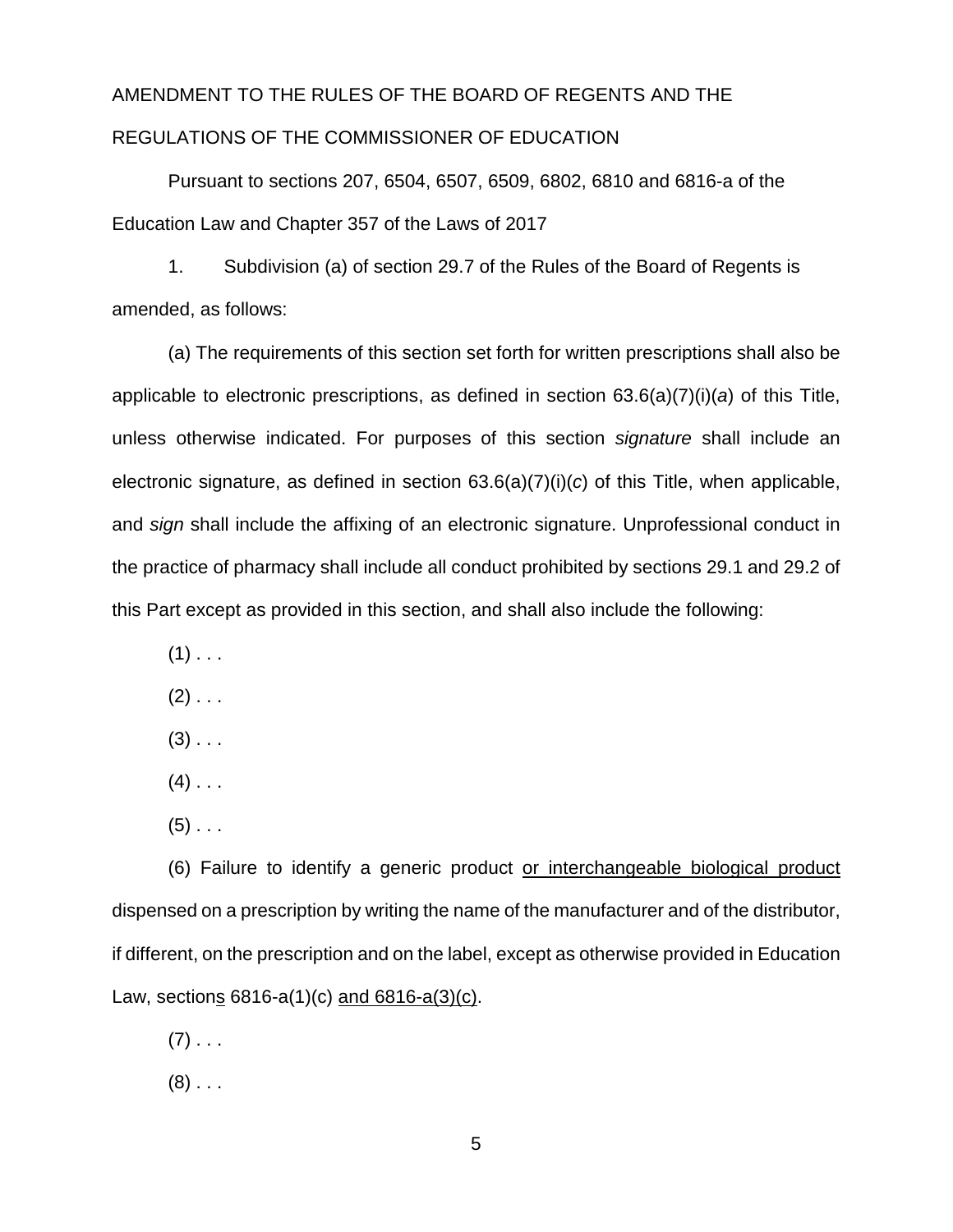$(\mathsf{i})$  . . . (ii)  $\ldots$ (iii) . . .  $(iv) \ldots$  $(v)$  . . .  $(a)$ ... (b)  $\ldots$ (vi)  $\ldots$  $(vii) \ldots$  $(9)$ ...  $(10)$  . . .  $(11) \ldots$  $(\mathsf{i})$  . . .  $(ii) \ldots$  $(iii) \ldots$  $(iv) \dots$  $(12) \ldots$  $(13) \ldots$  $(14)$ ...  $(15) \ldots$  $(i)$ ...  $(ii) . . .$  $(a) \ldots$  $(b) \ldots$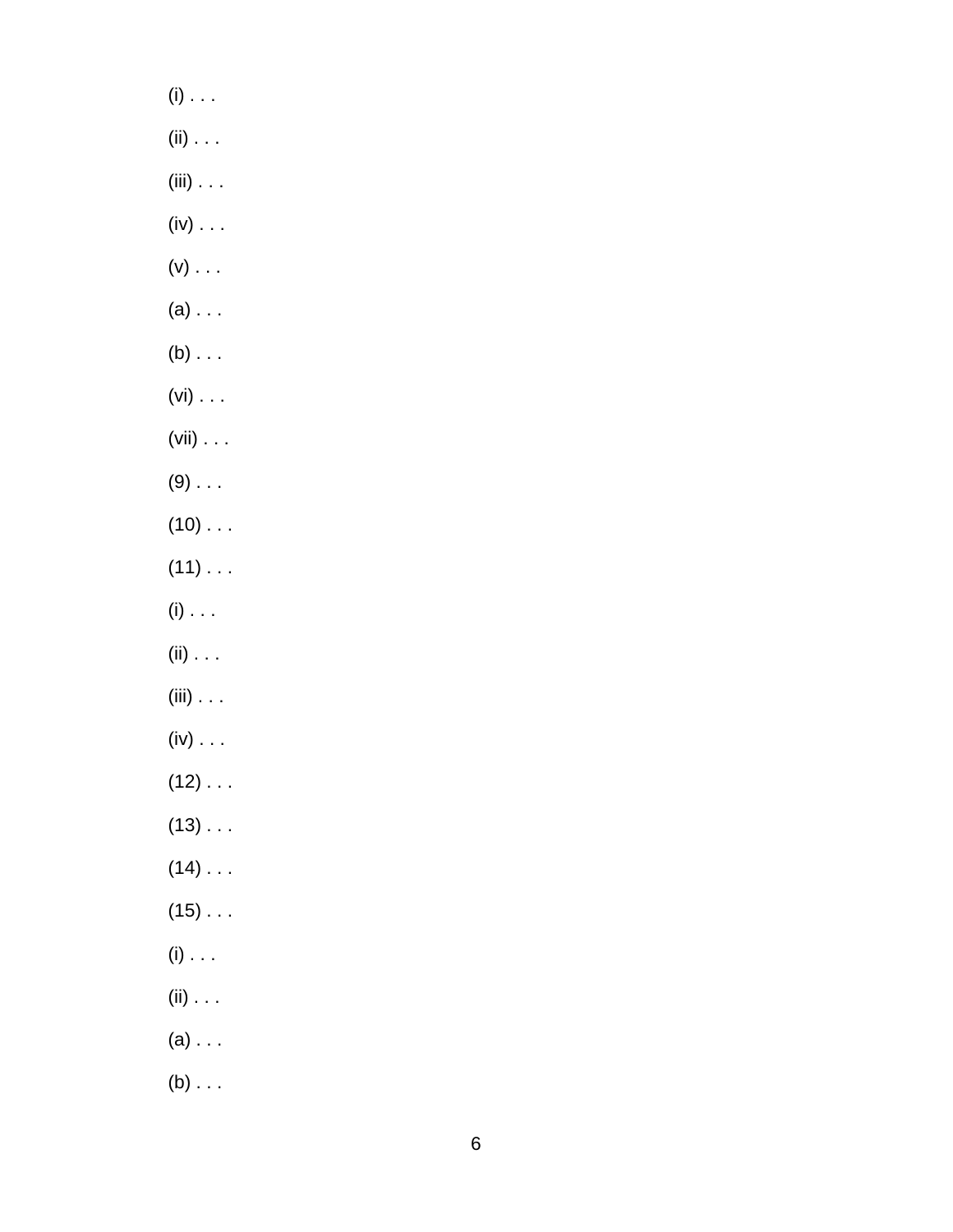- $(1)$  ...  $(2) \ldots$  $(3) \ldots$  $(4)$ ...  $(5) \ldots$  $(6)$  . . .
- $(c)$ ...
- $(d)$ ...
- $(e)$ ...
- $(f)$  . . .
- $(g) \ldots$
- $(1)$  ...
- $(2) \ldots$
- $(3)$ ...
- $(4)$ ...
- $(5) \ldots$
- $(6)$ ...
- $(7)$ ...
- $(16) \ldots$
- $(i)$ ...
- $(ii) \ldots$
- $(17) \ldots$
- $(\mathsf{i})$  . . .
- $(ii) . . .$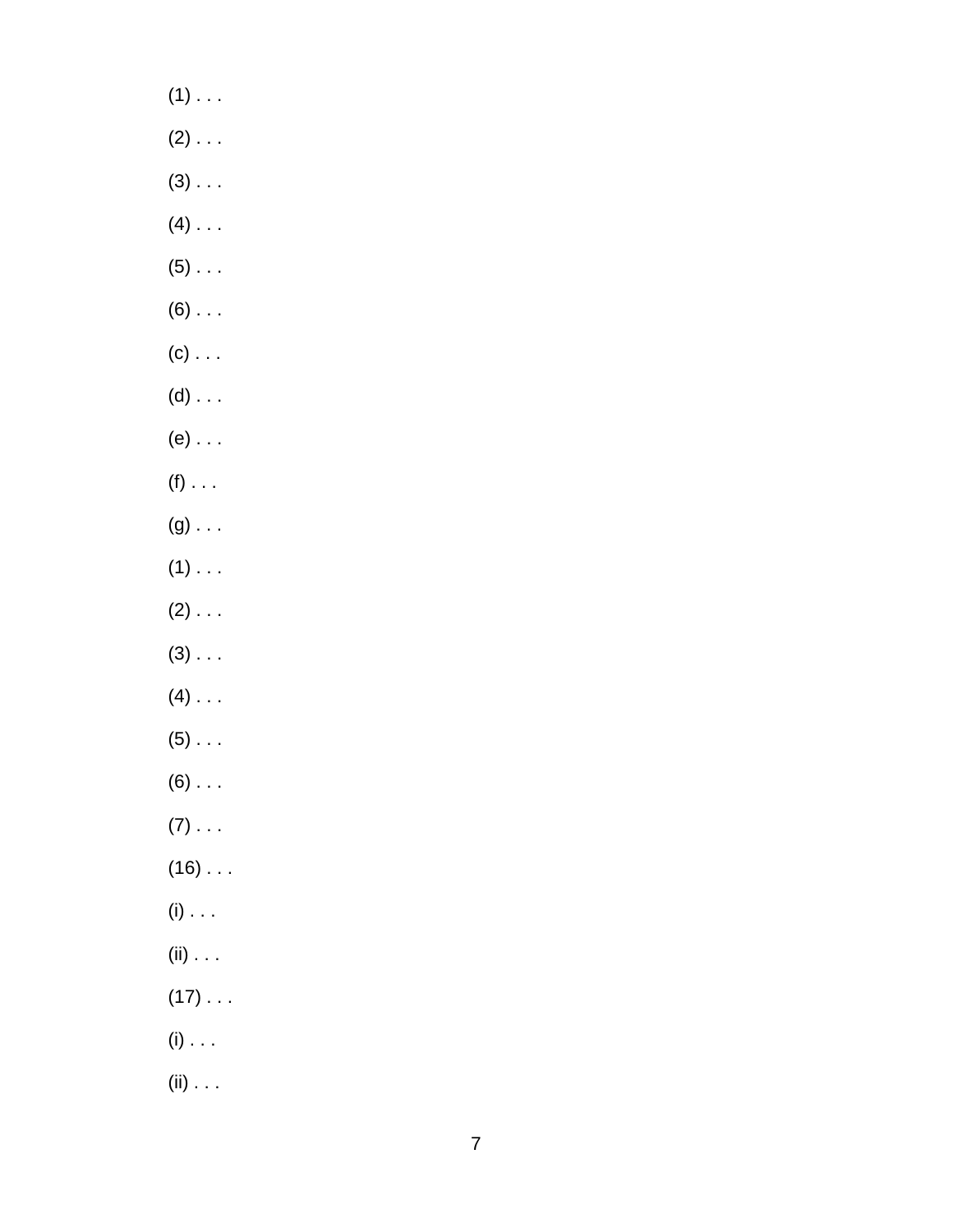$(18)$  . . .

 $(19)$  . . .

 $(20)$  . . .

(21) Aiding and abetting an unlicensed person to dispense drugs.

- $(i)$  . . .
- $(a)$  . . .
- $(b) \ldots$
- $(c)$  . . .
- $(d) \ldots$
- $(e) \ldots$
- $(f)$  . . .
- $(g)$  ...
- $(h)$  . . .
- $(i)$  . . .
- $(j)$  . . .
- $(ii) \ldots$
- $(a)$  . . .

(b) Unlicensed persons shall not be authorized to:

- $(1)$  . . .
- $(2)$  . . .

(3) make determinations of the therapeutic equivalency as such determinations apply to generic substitution or interchangeable biological product substitution;

 $(4)$  . . .

 $(5)$  . . .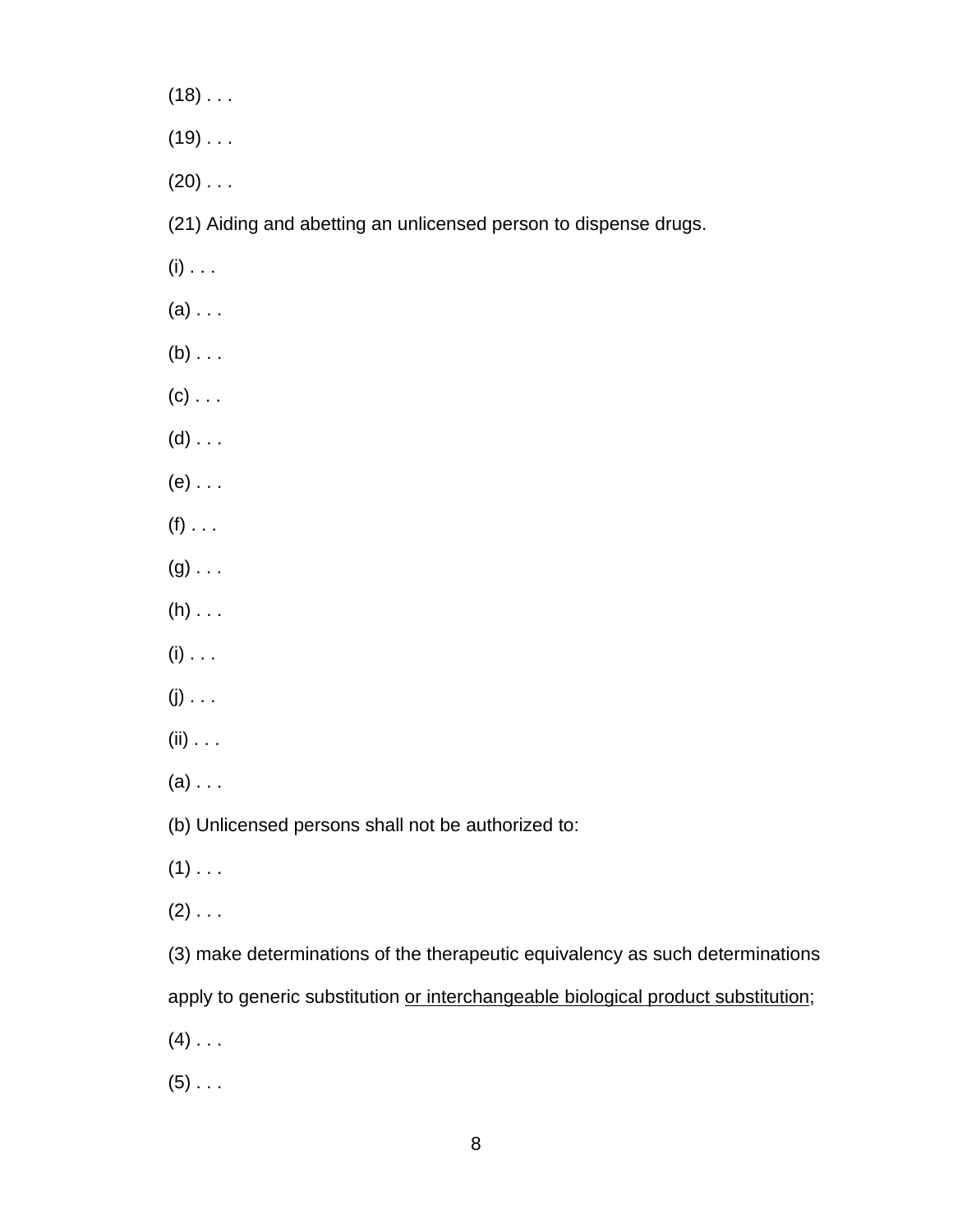$(6)$  . . .  $(7)$  . . .

 $(c)$  . . .

2. Paragraph (7) of subdivision (a) of section 63.6 of the Regulations of the Commissioner of Education is amended, as follows:

- (a) General provisions.
- $(1)$  . . .
- $(2)$  . . .
- $(3)$  . . .
- $(4)$  . . .
- $(5)$  . . .
- $(6)$  ...
- (7) Electronic prescriptions.
- $(i)$  . . .
- $(a) \ldots$
- $(b) \ldots$
- $(c)$  . . .

(ii) A pharmacist may, based upon his or her professional judgment, accept an electronic prescription from a prescriber, to the pharmacy of the patient's choice, subject to the following requirements:

- $(a)$  ...
- $(b) \ldots$
- $(c)$  . . .
- $(d) \ldots$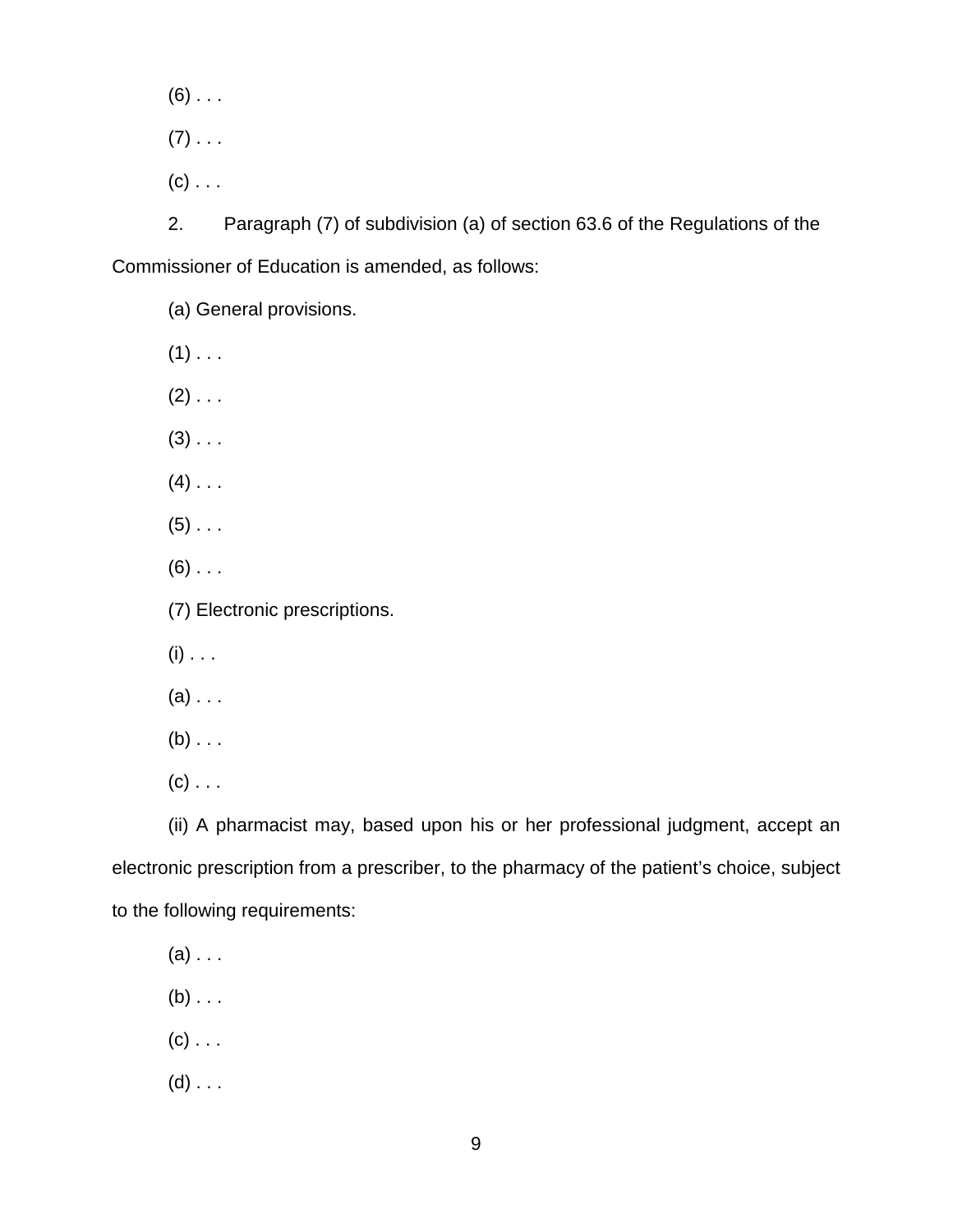(e) [such prescriptions shall be processed in accordance with the requirements of section 29.7 of this Title, provided, however, that prescriptions for controlled substances shall be filled in accordance with the requirements of article 33 of the Public Health Law; and] except when the prescriber inserts an electronic direction to dispense the drug as written, the prescriber's electronic signature shall designate approval of an interchangeable biological product by a pharmacist. Notwithstanding any other provision of this section or any other law to the contrary, when an interchangeable biological product is not available and the biological product originally prescribed is available and the pharmacist agrees to dispense the prescribed biological product for a price that will not exceed the price that would have been charged for the interchangeable biological substitute had it been available, substitution of an interchangeable biological product will not be required. If the interchangeable biological product is not available and a medical emergency situation, which for purposes of this section is defined as any condition requiring alleviation of severe pain or which threatens to cause disability or take life if not promptly treated, exists, then the pharmacist may dispense the prescribed biological product at his or her regular price. In such instances, the pharmacist must record the date, hour and nature of the medical emergency on the back of the prescription and keep a copy of all such prescriptions;

(f) [in accepting an electronic prescription, the pharmacist shall be subject to the applicable requirements of Part 29 of this Title relating to unprofessional conduct, including but not limited to section 29.1(b)(2) and (3) of this Title.] such prescriptions shall be processed in accordance with the requirements of section 29.7 of this Title, provided, however, that prescriptions for controlled substances shall be filled in accordance with the requirements of article 33 of the Public Health Law; and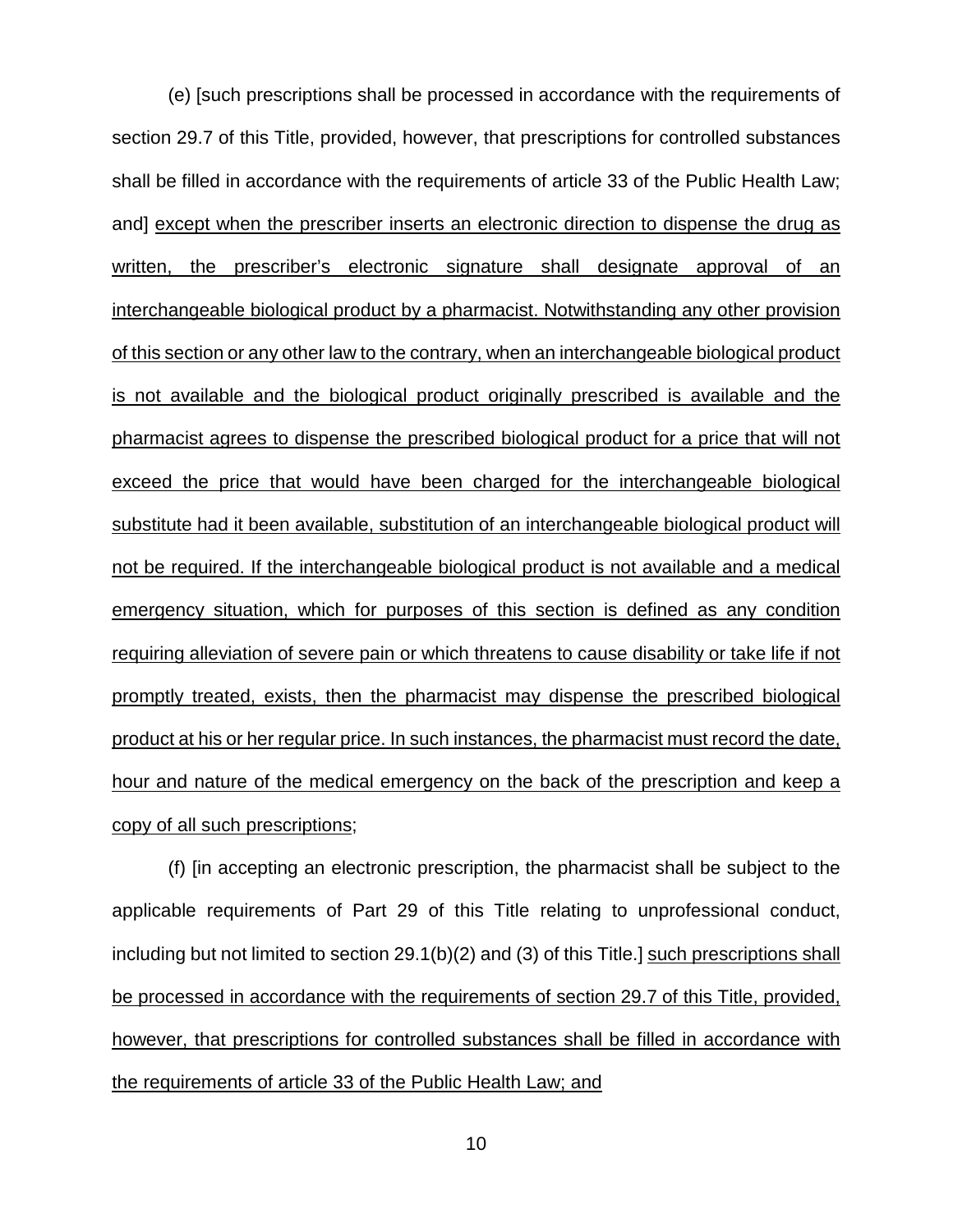(g) in accepting an electronic prescription, the pharmacist shall be subject to the applicable requirements of Part 29 of this Title relating to unprofessional conduct, including but not limited to section 29.1(b)(2) and (3) of this Title.

 $(iii)$  . . .

- $(8)$  . . .
- $(i)$  . . .
- $(a)$  . . .
- $(b) \ldots$
- $(c)$  . . .
- $(d)$  . . .
- $(e)$  . . .
- $(ii) \ldots$
- $(a)$  . . .
- $(b) \ldots$
- $(c)$  . . .
- $(iii) \ldots$
- $(iv) \ldots$
- $(iv) \ldots$
- $(9)$  ...

3. Clause (c) of subparagraph (ii) of paragraph (8) of subdivision (b) of section 63.6 of the Regulations of the Commissioner of Education is amended, as follows:

- (b) Pharmacies.
- $(1)$  . . .
- $(i)$  . . .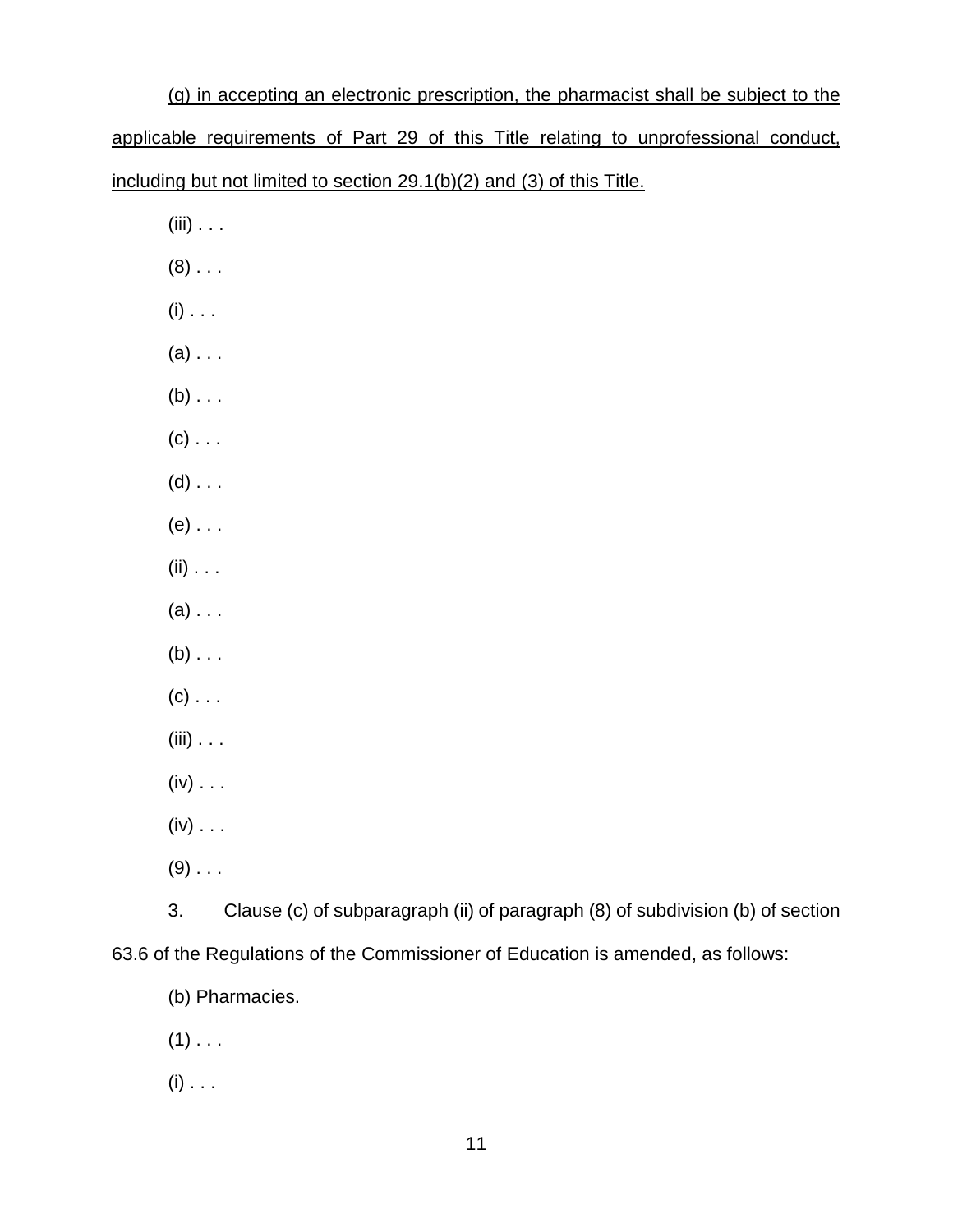(ii)  $\ldots$ (iii) . . . (iv)  $\ldots$  $(2) \ldots$  $(3) \ldots$  $(4)$  ...  $(5) \ldots$  $(6)$ ...  $(i)$ ...  $(a) \ldots$  $(b)$ ...  $(1)$  ...  $(2) \ldots$  $(ii) \ldots$  $(a) \ldots$  $(b) \ldots$  $(c)$ ...  $(d)$ ...  $(e)$ ... (f)  $\ldots$  $(g)$ ...  $(iii)$ ...  $(7) \dots$ 

(8) Counseling.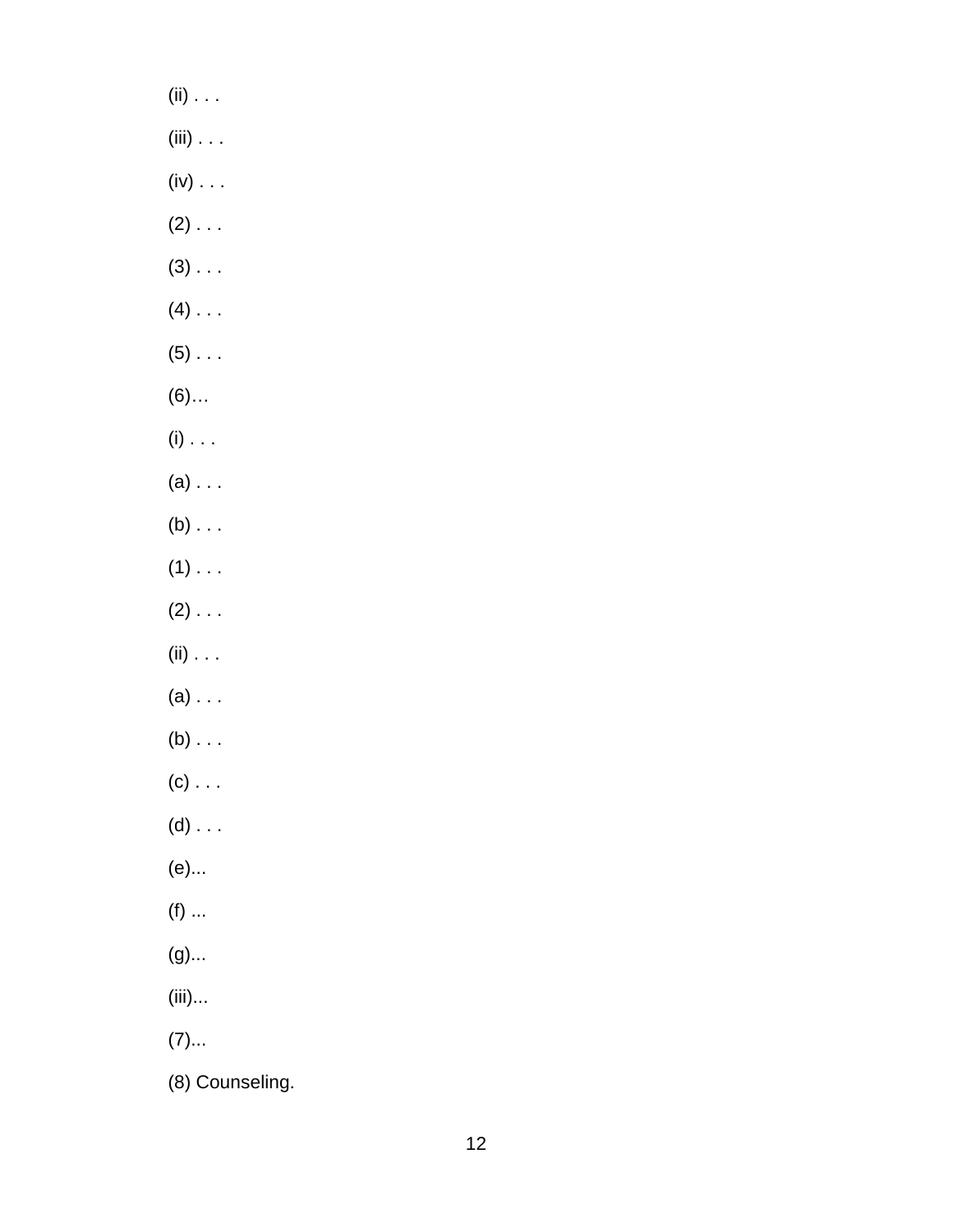$(i)$  . . .  $(a)$  . . .  $(1)$  . . .  $(2)$  . . .  $(3)$  . . .  $(4)$  . . .  $(5)$  . . .  $(6)$  . . .  $(7)$  . . .  $(8)$  . . .  $(b)$  . . .  $(c)$  . . .  $(d)$  . . .  $(e)$  . . .

(ii) Off-premises delivery. For a prescription that is delivered to the patient or the person authorized to act on behalf of the patient off the premises of the pharmacy through mail delivery, a delivery service or otherwise, the pharmacist or pharmacy intern shall meet the requirements of this subparagraph.

 $(a)$  . . .

 $(b) \ldots$ 

(c) Except for instances covered by clause (*d*) of this subparagraph, which applies in those cases, if upon presentation of the prescription, the pharmacist or pharmacy intern determines that the prescription is a prescriber approved alternative drug, meaning a change in the drug originally prescribed exclusive of generic substitutions or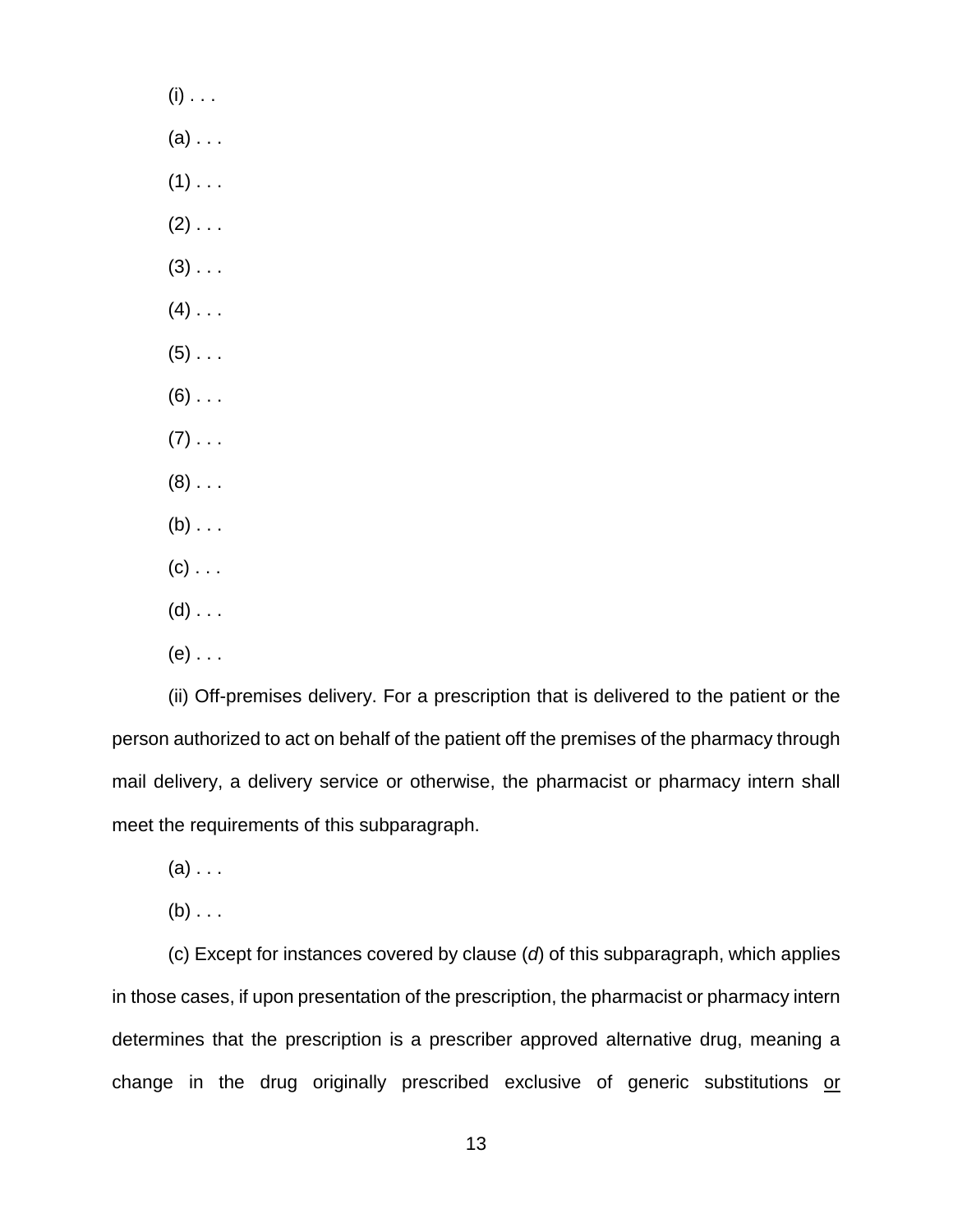interchangeable biological product substitutions, the pharmacist or pharmacy intern shall meet the following requirements in addition to the requirements of clauses (*a*) and (*b*) of this subparagraph:

- $(1)$  …
- (2) …
- (3) …
- $(4)$  ...
- (5) …
- (6) …
- $(7)$  …
- $(d)$  . . .
- $(1)$  . . .
- $(2) \ldots$
- $(3)$  . . .
- $(4)$  . . .
- $(5)$  . . .
- (9)…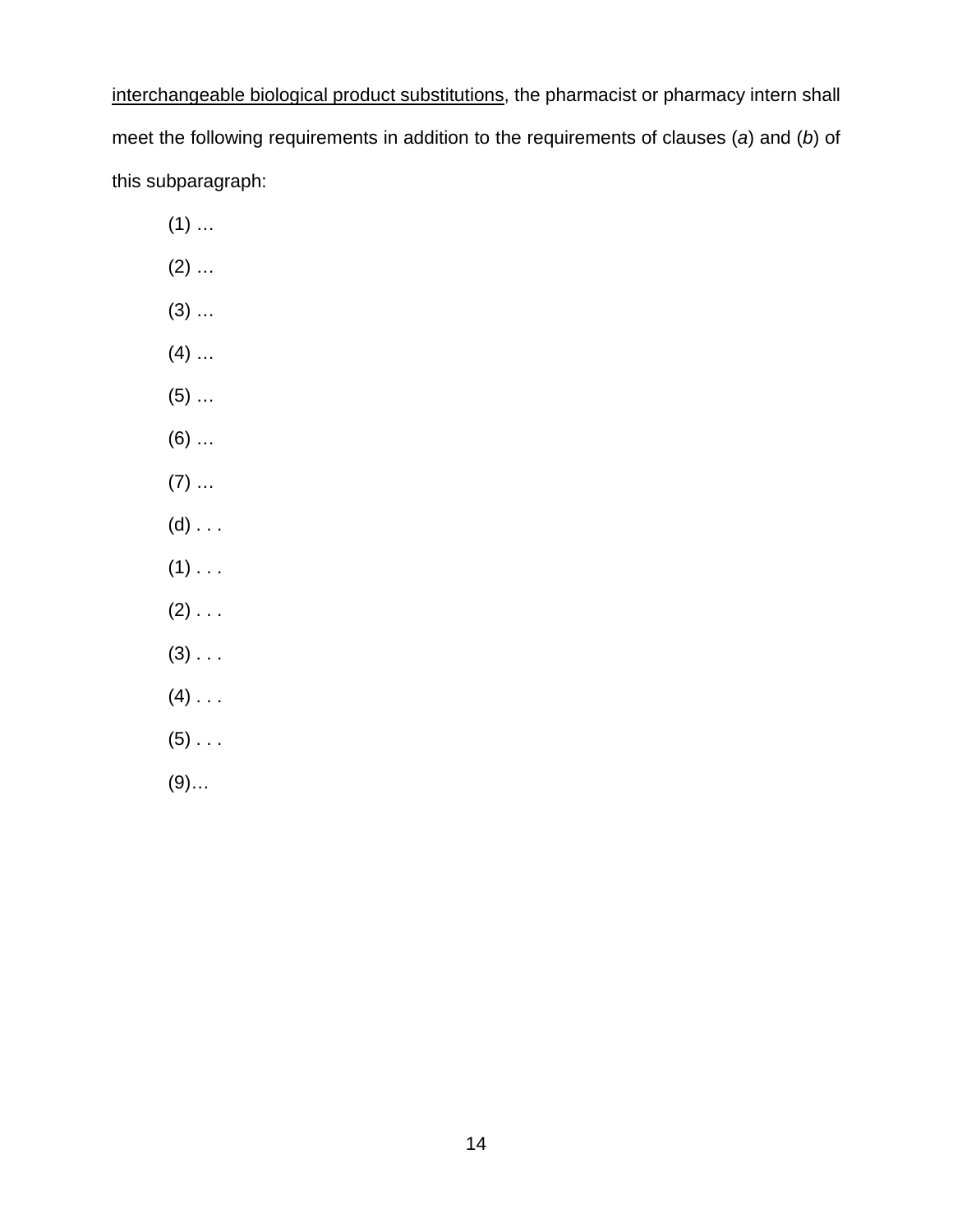#### **8 NYCRR §§29.7 and 63.6**

#### STATEMENT OF FACTS AND CIRCUMSTANCES

#### WHICH NECESSITATE EMERGENCY ACTION

The proposed amendment is necessary to implement Chapter 357 of the Laws of 2017 (Chapter 357), which amended the Education Law by defining the terms "biological product" and "interchangeable biological product" and establishing the requirements for both the substitution of a biological product and the appropriate method of communication by the pharmacist to the prescriber to notify him or her of the substitution of the biological product dispensed, effective October 23, 2017. Pursuant to Chapter 357, a "biological product" means a biological product as defined in subsection (i) of section 351 of the Public Health Service Act, 42 U.S.C. section 262(i) and an "interchangeable biological product" means a biological product licensed by the United States Food and Drug Administration (FDA) pursuant to 42 U.S.C. section 262(k)(4) as set forth in the latest edition or supplement of the United States Food and Drug Administration Lists of Licensed Biological Products with Reference Product Exclusivity and Biosimilarity or Interchangeability Evaluations, sometimes referred to as the "Purple Book," or a biological product determined by the United States Food and Drug Administration to be therapeutically equivalent as set forth in the latest edition or supplement of the United States Food and Drug Administration Approved Drug Products with Therapeutic Equivalence Evaluations, sometimes referred to as the "Orange Book."

Chapter 357 further requires that, notwithstanding any other law, when an interchangeable biological product is unavailable and the biological product originally prescribed is available and the pharmacist agrees to dispense the prescribed biological product for a price that will not exceed the price that would have been charged for the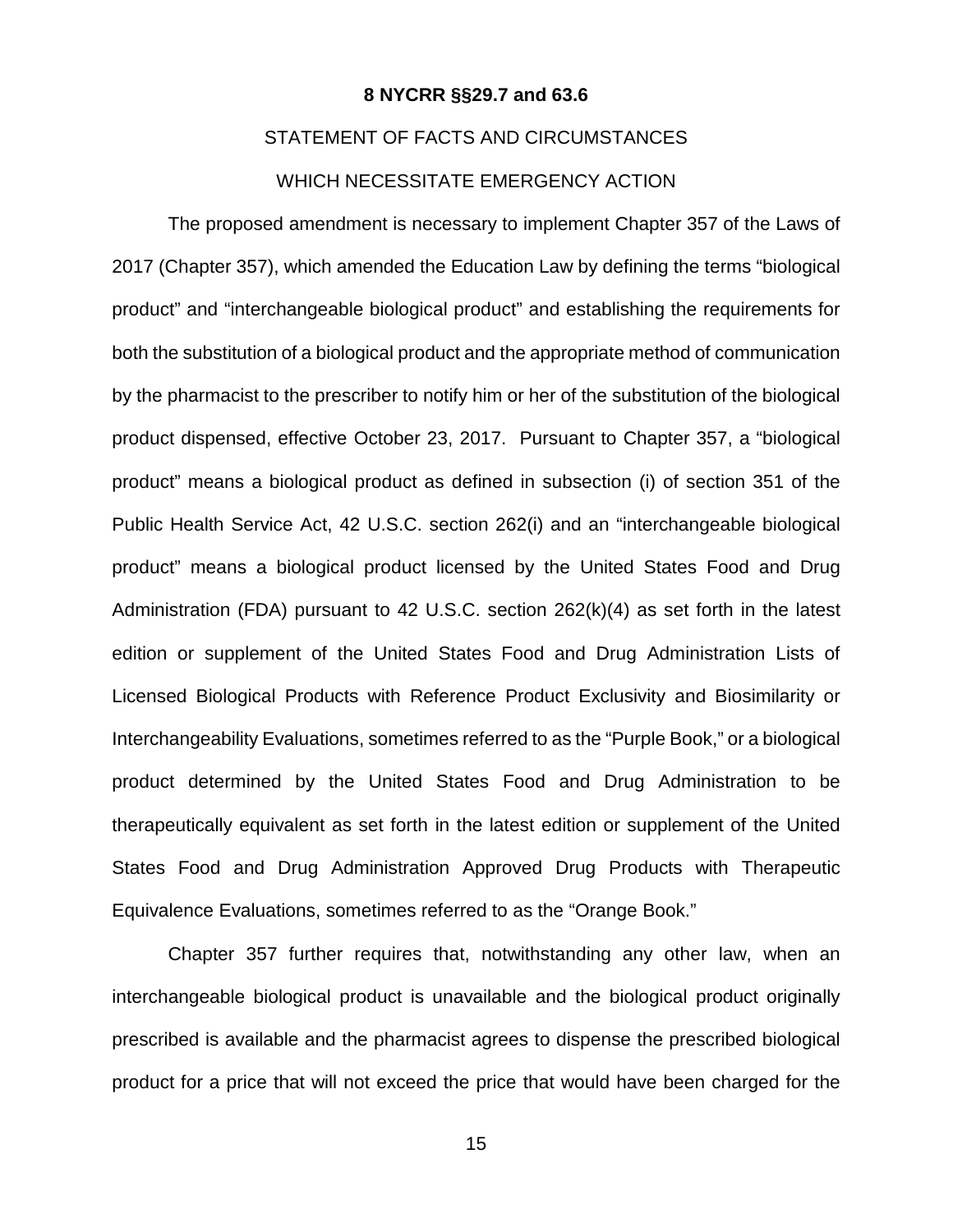interchangeable biological substitute had it been available, substitution of an interchangeable biological product will not be required. If the interchangeable biological product is not available and a medical emergency situation, which for purposes of Chapter 357 is defined as any condition requiring alleviation of severe pain or which threatens to cause disability or take life if not promptly treated, exists, then the pharmacist may dispense the prescribed biological product at his or her regular price. In such instances the pharmacist must record the date, hour and nature of the medical emergency on the back of the prescription and keep a copy of all such prescriptions.

Chapter 357 also requires that the prescriber inform the patient whether he or she has prescribed a brand name or its generic equivalent drug product or interchangeable biological product.

Prior to Chapter 357, New York State law permitted and established requirements for the substitution by pharmacists of generic drugs from their branded counterparts, but did not allow for the substitution of biological products. Chapter 357 updated the law to reflect the growing market of biological products and allows for the substitution of an FDA designated interchangeable biological product by a pharmacist when not prohibited by the prescriber. By permitting the substitution of biological products, when the specified requirements for such substitutions are met, Chapter 357 furthers the public health by improving access to these products. Therefore, it is imperative that the requirements for these biological products substitutions be implemented as soon as possible.

The proposed amendment was presented to the Professional Practice Committee for recommendation and to the Full Board for adoption as an emergency action at the December 2017 meeting of the Board of Regents, effective December 12, 2017. Since the Board of Regents meets at fixed intervals, the earliest the proposed rule can be